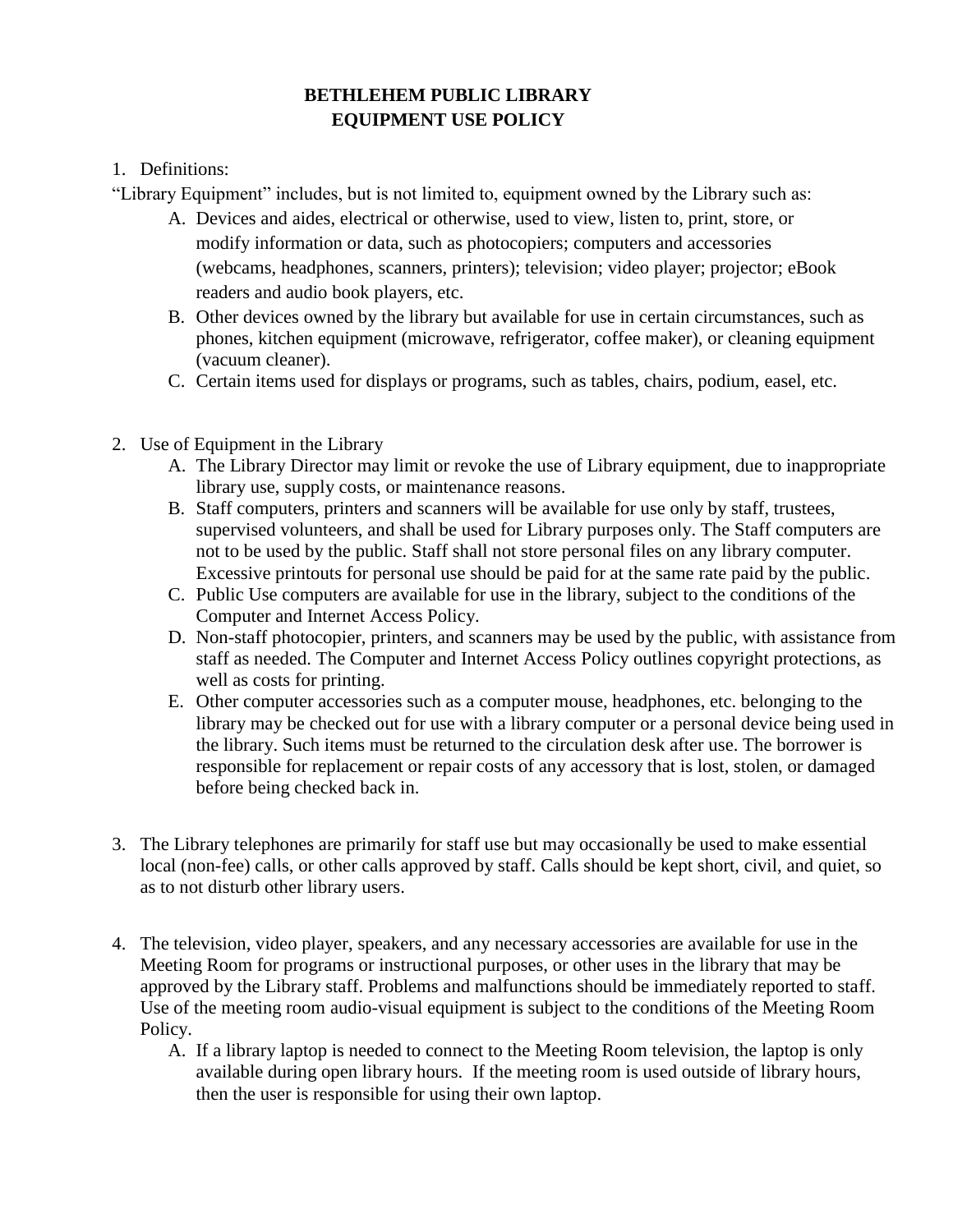- 5. The Library's reading devices such as e-book readers may be checked out by patrons over age 18 and must sign an agreement taking responsibility for replacement or repair if damaged or lost.
- 6. Easels, podium, tables, chairs, etc. are available for use in the Meeting Room for programs and instructional uses. These items may also be brought elsewhere in the building as needed, by prior arrangement with the library.
- 7. Kitchen equipment (microwave, coffee maker, ceramic plates and coffee cups, etc.), and cleaning equipment (vacuum cleaner) may be used for programs and events in the Meeting Room. The equipment must be left clean after use as outlined in the Meeting Room Policy. Consumables (disposable coffee cups, K-cups, creamer, sweeteners, etc.) must be brought in by the event organizers or participants. Use of the staff refrigerator may be available with prior authorization by library staff.
- 8. Library Equipment Loan Policy
	- A. Certain library equipment may be borrowed at no charge, for use at programs or events presented in the library, or for Community use outside the library. Examples would be the folding tables.
	- B. Certain library equipment may be borrowed for personal home use. Examples would be the e-book readers.
	- C. Any person borrowing library equipment must have a valid Library card. The borrower must be age 18 years or older.
	- D. Library employees who wish to borrow library equipment must receive prior authorization from the Library Director. It will be the responsibility of the employee to repair or replace any equipment that damaged while in the employee's possession.
	- E. Equipment will be inspected and inventoried after each use and is assumed to be in good working condition at the time of pick up. The cost of any repairs or replacements due to mishandling, or loss of equipment while checked out must be assumed by the borrower. A replacement fee will be assessed to the borrower for any equipment or accessories damaged beyond repair, lost, or stolen, or if repairs will cost more than the purchase of a suitable new, equivalent item.
	- F. Borrowing privileges may be suspended or revoked if such costs are not paid, or if library regulations are violated in any way, including late return of equipment when needed by others.
- 9. Policy for De-accession of Library Equipment
	- A. When the Library Director determines that an item of equipment is no longer needed by the Library, the following procedures will be followed before de-accessioning/disposal:
		- i. Determine the legal status and safety of the item's de-accessioning and disposal;
		- ii. Remove protected data and software;
		- iii. Determine appropriate "highest and best" use (sale, donation, re-purposing, recycling, safe disposal and/or destruction).
		- iv. A list of items shall be provided to the Board and filed in the Library's records.
		- v. If the item is of value over \$500, disposition and price shall be determined by the Board of Trustees; if the item is of value less than \$500, disposition and price shall be determined by the Library Director, and communicated to the Library Board of Trustees.
	- B. If an item will be sold or donated, it will be offered in the following sequence of priority, to: